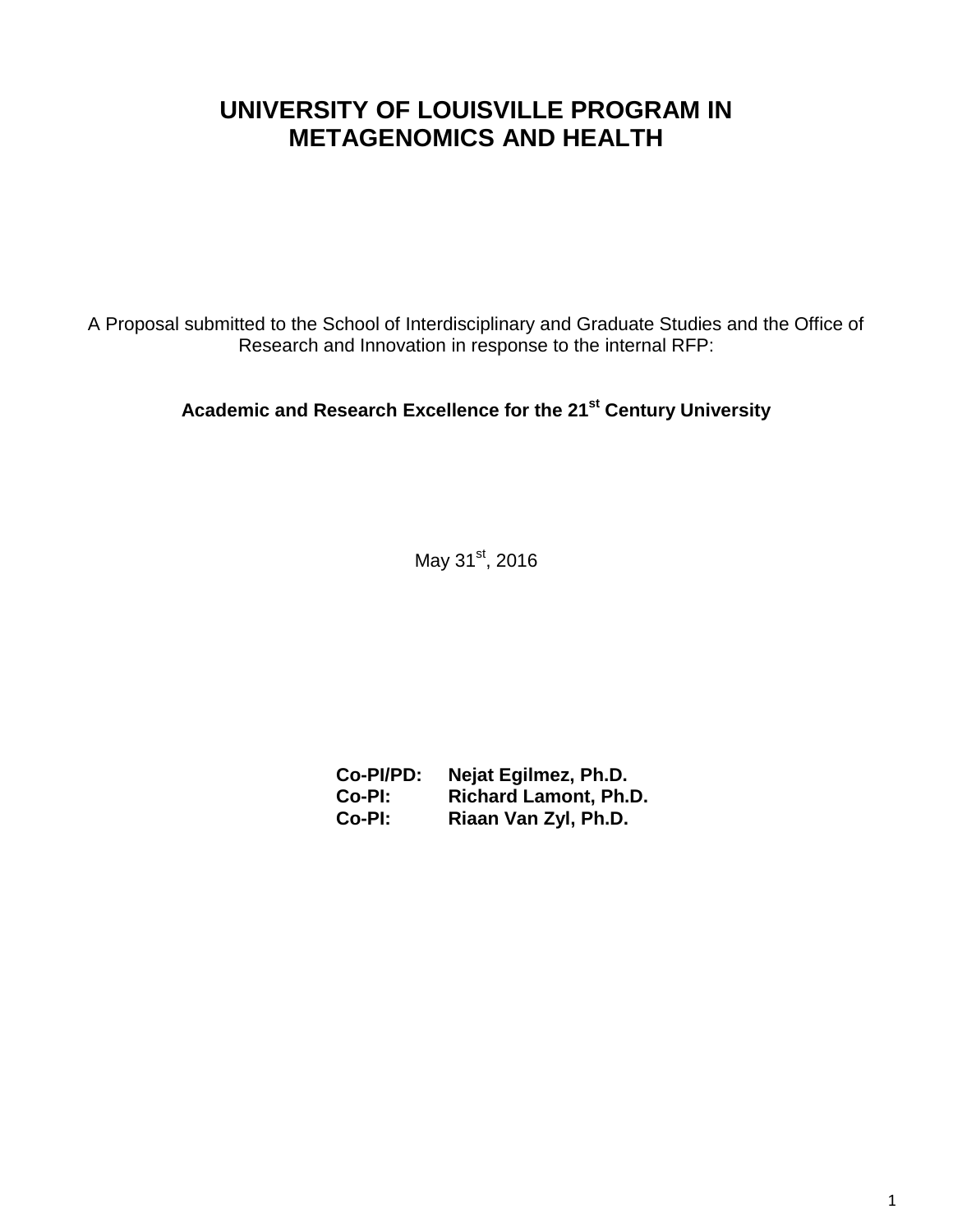#### **PROJECT BACKGROUND**

#### **a. Importance to Society.**

US Health care costs are projected to rise at an average annual rate of 5.8% between 2014 and 2024 after averaging 4% between 2008 and 2013 (1). As a result, spending will grow from \$3 trillion in 2013 to \$5.4 trillion in 2024 amounting to 19.6% of the GDP, continuing to place a substantial burden on the economy (2). Therefore, development of new innovative strategies that can improve health outcomes and enhance the costeffectiveness of patient care will be critical to long-term health care sustainability.

The recent establishment of a link between indigenous microbiota and health represents a major paradigm shift in biomedical research. Specifically, data from diverse studies suggest that microbial communities that colonize mucosal surfaces can modulate basic biological processes of the host, particularly those associated with immune homeostasis. Importantly, community transcriptome, proteome, metabolome and inflammatory signatures correlate with disease susceptibility and prognosis. These findings provide an opportunity for the development of a health initiative that would assess the potential utility of microbiomic signature as a biomarker of health in individuals as well as in different populations. Microbiome research was highlighted recently by the Obama administration in its latest science "moonshots" program (Science, May 13, 2016). This new national initiative is intended to create scientific tools, discoveries and training to advance microbiome research in the areas of human health and environmental science. To this end, the NIH, the NSF and the Gates Foundation have recently announced large (hundred million dollar) programs firmly placing microbiome research on the national agenda ([http://www.nytimes.com/2016/05/13/us/politics/federal](http://www.nytimes.com/2016/05/13/us/politics/federal-microbiome-project-aims-to-solve-tiny-riddles-of-science.html?_r=0)microbiome-project-aims-to-solve-tiny-riddles-of-science.html? r=0).

Separately, there is a growing understanding that physical health is substantially affected by specific, identifiable factors within the social environment. These factors or social determinants of health, encompass the circumstances in which people are born, grow up, live, work and age as well as the systems put in place to deal with life's needs and challenges. Importantly, research demonstrates that social determinants of health contribute significantly to observed health disparities (e.g., racial/ethnic; economic; gender) nationally and internationally. Social and economic disadvantage affects health throughout the lifespan (i.e., the social gradient of health). Disadvantage has many forms and tends to concentrate among the same people exerting a cumulative effect on health over time. Among the factors identified as having the most effect on health are: early life experiences (maternal health; prenatal care; birth weight; abuse/neglect); chronic stress; socioeconomic status, employment and job security, social support and cohesion, addiction (tobacco; alcohol; drugs), diet, food supply, and exercise. Many of these factors have been shown to affect host microbiota and the immune status (3). This raises the exciting possibility that a link exists between social determinants, microbiota and health, and that this axis may provide a tool for effective management of community health.

We propose to bring together the intellectual and technical resources of multiple Departments and Institutes at the University of Louisville to initiate such a project, i.e. the Program in Metagenomics and Health. The integration of biological data and social science data collection within the center represents a novel, cutting edge approach that is highly innovative. Studies that have an integrated approach would be able to solicit funds from multiple NIH institutes, the NSF and the Gates Foundation (see above). Similarly, the public health impact of studies that integrate the biological with the social aspects of health are highly significant.

#### **b. Project Goals.**

The overarching goal of the proposed project is to identify potential links between social determinants, microbiome and the prevalence/prognosis of select diseases, which in the long-term can be employed to manage community and individual health via personalized medicine (Fig. 1). Three specific aims are proposed.

**Aim 1.** To establish a core administrative structure that will oversee the organization and functioning of the Institute.

**Aim 2.** To develop databases on social determinants, health history and microbiota genome/metabolome/inflammatory signatures of patient populations.

**Aim 3.** To mine the databases and identify associations between social determinant profiles, microbiome signatures and disease

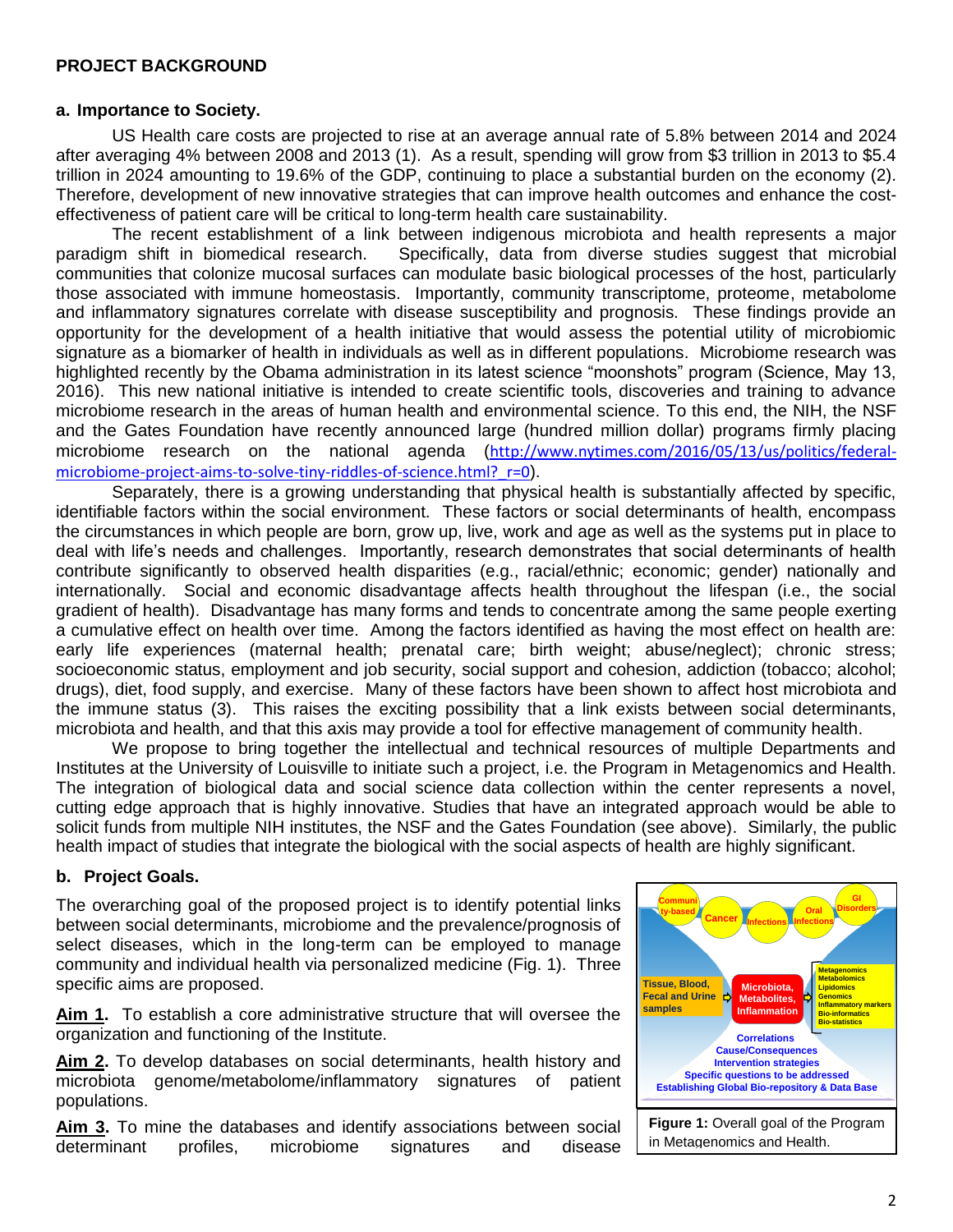susceptibility/prognosis.

**Impact**: We expect that successful completion of the above Aims will provide sufficient pilot data that will form the basis of a collaborative big data grant application to the NIH and will establish U of L as a global database Center for Community-based Metagenomics. This unique approach will allow us to involve the community in University research and bring interdisciplinary centers together to improve health.

## **PROJECT SCOPE AND APPROACH**

The project is envisioned as an infrastructure endeavor that will allow the organization and the establishment of administrative, educational and scientific support structure leading to pilot preliminary data that will form the foundation of an external proposal. The specifics of the approach for each Aim and the expected outcomes are summarized below.

#### **a. Processes and methods/roles and responsibilities.**

*Scientific Rationale:* The primary hypothesis of this proposal is that inflammation is the central cause of most human diseases and that microbiota plays a critical role in mediating inflammation. Several factors including genetics, diet, environmental factors, life style, drug treatments and disease conditions influence dynamics of microbial communities and play a critical role in modulating both innate and adaptive immune systems (4-10). One of the major concerns in microbiota research is identification of beneficial commensals that can control microbial dysbiosis. Efforts are currently underway to define complex microbiota-host interactions (good *vs* bad; cause *vs* consequence) using animal models in germ-free conditions and antibiotic-induced microbiota depleted (AIMD) mice (8, 11-14). However, given the complexity of human gut microbiota, it is hard to predict which specific human bacterial pool is responsible for beneficial or pathogenic effects based solely on animal studies. Our goal in this RFP is to generate large data sets of patient samples obtained from various clinics at U of L such that investigators could generate testable hypotheses to determine the causal relationship between specific microbial profiles and disease via bioinformatics approaches (Figures 1 and 2). To establish the **Program in Metagenomics and Health at UofL,** we propose the following structure in three aims.

**Aim 1. Administrative Core.** Hire personnel to coordinate the administration of the collaborative research network, the clinical study and the database (see Figure 2). Additional activities of the core will include organization of a Symposia/seminar series, development of potential partnerships with concerns outside the University, assistance to participants in the preparation of manuscripts and ultimately the development of strategic plans for a large grant program. The core activities will be overseen by the co-PI's. The physical location of the core offices is yet to be determined but there is general agreement that the clinical study coordinator will initially be trained in the Division of Infectious Diseases Clinical and Translational Support Unit under the leadership of Dr. Julio Ramirez; whereas the database manager will be trained by Drs. Riten Mitra and Bert Little of the Department of Bioinformatics & Biostatistics and the Department of Health Management and Systems Sciences, respectively of the School of Public Health and Information Sciences. Ultimately, all administrative personnel will be placed in a central office. The Department of Microbiology and Immunology has sufficient office space on the 3<sup>rd</sup> floor of the A Tower on HSC that can accommodate the core.

**Aim 2. Data Collection and analysis:** Patient recruitment, collection of samples (blood, oral, respiratory, colonic and urine) and clinical history/follow-up data will be carried out by the clinical units. These units will initially include the Division of Infectious Diseases (Dr. Julio Ramirez), Brown Cancer Center (Dr. Jason Chesney), School of Dentistry (Dr. Richard Lamont), the Division of Gastrointestinal Diseases, Hepatology and Nutrition (Dr. Craig McClain) and the Department of Urology (Dr. Murali Ankem). We foresee expanding the number of participating clinical units going forward. Social determinant data will be collected in Kent School of Social Services under the leadership of Dr. Riaan Van Zyl. These activities will be coordinated by the Administrative and the Study Coordinators. All collected samples and the associated information will be housed in a central biorepository and database. The Department of Microbiology and Immunology has additional space to accommodate this facility on the 3<sup>rd</sup> floor of the A Tower.

Microbiota, metabolite and inflammatory signatures of collected samples will be analyzed by the genomics/metabolomics facilities under the leadership of Drs. Haribabu Bodduluri and Venkatakrishna Jala of the Department of Microbiology and Immunology. Drs. Bodduluri and Jala have extensive experience in the areas of microbiota and inflammation. They have established a Next-Gen sequencing facility exclusively to analyze microbiota and have partnered with Dr. Zhang Xiang in the Center for Regulatory and Environmental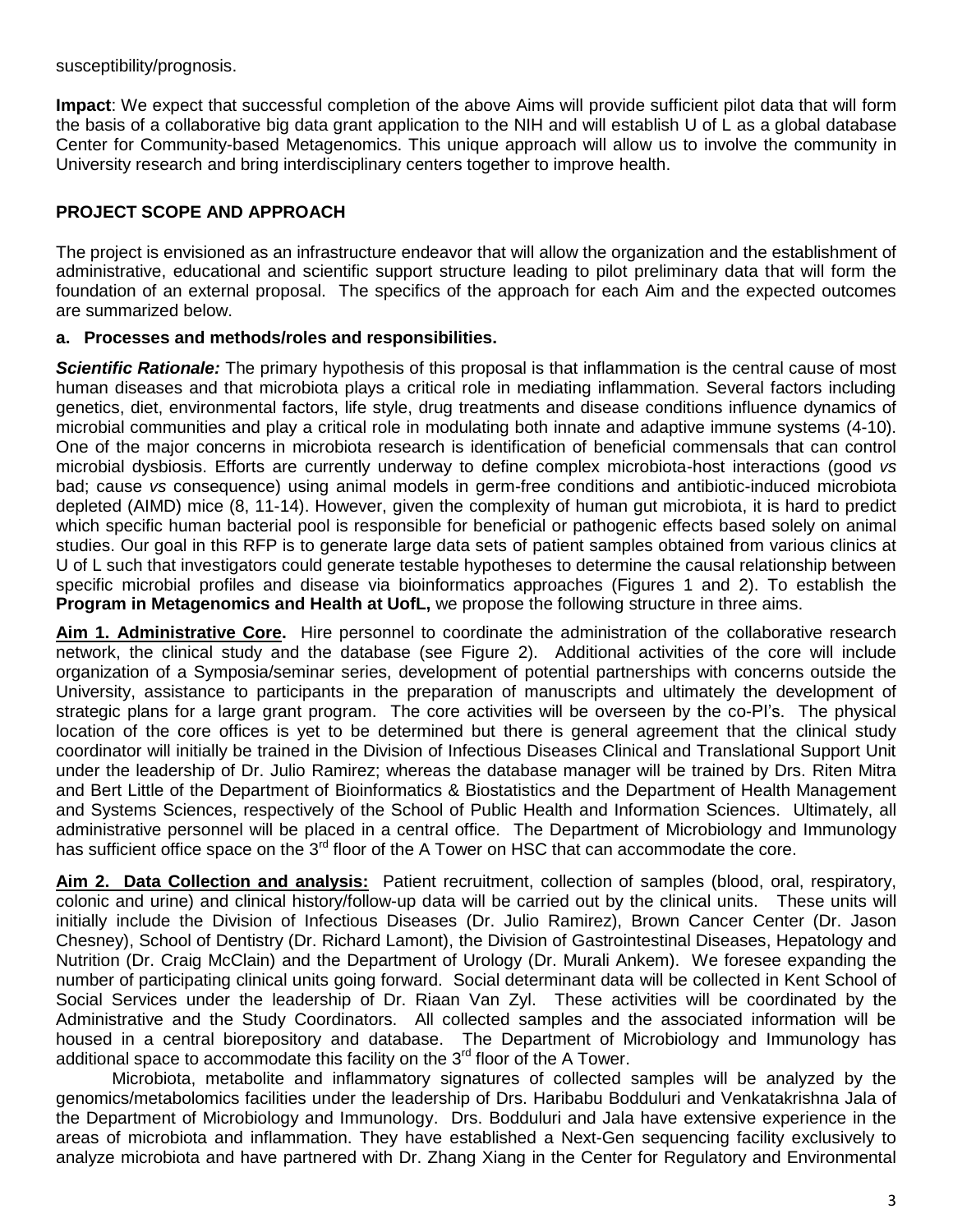Analytical Metabolomics (CREAM) for Metabolomics analysis. These studies led to several important collaborations on the host/microbiota interactions in a variety of settings including (i) race dependent microbiome analysis in colonoscopy subjects (15). (ii) Upper respiratory tract microbiome in severely patients from the infectious disease clinic (16). (iii) Influence of drug treatments in mouse models (17). (iv) microbiota of hypertension rats (18) (v) Microbiota in auto-immune lupus model (R01, PI: Dr. Kosiewicz, Bodduluri as co-I (5%) Jala as co-I (15%) (vi) Influence of IL17R on gut microbiota (vii) CCR2 modulating gut microbiota (R21 funded, PI:Jala). (viii) Effects of BLT1 in the on colon tumor dependent microbiota alterations (R01, PI: Dr. Bodduluri, Jala as co-I 25%). In summary, we already established methodologies to obtain large sets of data on microbiome, metabolites and inflammatory mediators that will enable rapid progress in the project. We propose the following sub-aims to achieve the goals.

**Aim 2a:** *Recruit healthy volunteers (YMCA, U of L athletic Dept) and patients from different clinics (lung, oral, urinary infections, GI and cancer) and establish a bio-repository for oral swabs, lung swabs (BAL fluids), cancer tissues, fecal, urine and blood samples.*

**Aim 2b:** *Determine microbial genome/metabolome and host inflammatory signatures.*

**Aim 2c.** *Collect social determinant data from patients.*

**Aim 3. Bioinformatics**. The databases will be mined to establish associations between select social determinants, microbiome signatures and health records. This process will be coordinated by the database manager with input from all participating units. Bioinformatics analyses will be overseen by Drs. Mitra and Little of the School of Public Health with assistance from the Database Manager. Administrative core will assist in the writing and submission of any publications that may emerge.

**b. Relationship to the 21st Century University Strategic Mission and 2020 plan.** This program is responsive to the 21<sup>st</sup> Century University Strategic Mission. It will empower undergraduate learning through special projects/summer internships; promote excellence in graduate and professional education by facilitating cross-disciplinary interactions and new thesis topics; is a multidisciplinary endeavor bridging social and biomedical sciences; and represents a novel emerging research area. It also is expected to enhance revenue via creation of opportunities for big data grant applications to federal and private sources. Similarly the program directly addresses at least 4 of 5 2020 plan priorities including educational excellence; research, scholarship and creative activity; community engagement; and creative and responsible stewardship.

## **c. Department and program commitments.**

*Kent School of Social Work*. Personnel: Data collection. Financial: One new faculty position, \$245,000 over 3 years. Contributing faculty: Riaan Van Zyl, Ph.D. Associate Dean for Research; Seana Golder, Ph.D, Associate Professor; Becky Antle, Ph.D., Associate Professor; Emma Sterrett, Ph.D., Assistant Professor.

*School of Medicine, Division of Infectious Disease.* Personnel: Clinical sample/data collection and database/repository expertise training. Financial: Seminar speakers/Symposia, \$10,000. Contributing faculty: Julio Ramirez, M.D. FACP, Professor and Chairman.

*J. G. Brown Cancer Center.* Personnel: Clinical sample collection. Financial: Seminar speakers and Symposia, \$10,000. Contributing faculty: Jason Chesney M.D., Ph.D., Deputy Director; Sucheta Telang, MBBS, Associate Professor, Pediatrics and Biochemistry, Rebecca Redman, M.D. Medical Oncology.

*School of Medicine, Division of Gastroenterology, Hepatology and Nutrition.* Personnel: Clinical sample collection and metabolomics. Financial: Seminar speakers and Symposia, \$10,000. Contributing faculty: Craig McClain, M.D., Chief of Research Affairs, Associate Vice President for Health Affairs/Research and Translational Research; Shirish Barve, Ph.D. Professor, Pharmacology & Toxicology and Medicine. Zhang Xiang, Ph.D. Professor, Pharmacology & Toxicology and Chemistry.

*School of Medicine, Department of Urology*. Personnel: Clinical sample collection. Dr. Murali Krishna Ankem.

*School of Dentistry, Department of Oral Immunology and Infectious disease*. Personnel: Genomics expertise and clinical sample/data collection. Financial: Seminar speakers, \$10,000. Contributing faculty: Richard Lamont, Ph.D. Co-PI, Professor and Chair; Don Demuth, Ph.D, Professor and Associate Dean for Research; David Scott, Ph.D., Professor, Huizhi Wang, Ph.D., Assistant Professor;.

*School of Medicine, Department of Microbiology and Immunology.* Personnel: Genomics/ metabolomics expertise. Financial: One new faculty hire with expertise in Microbiome (300,000 over 3 years + \$ 250,000 in start-up funds); Seminar speakers and Symposia: \$10,000. Contributing faculty: Nejat Egilmez, Professor and Chairman, Co-PI/PD; Haribabu Bodduluri, Professor; Krishna Jala, Assistant Professor*.*

*School of Public Health and Information Sciences, Department of Bioinformatics & Biostatistics, and Department of Health Management & Systems Sciences*. Personnel: Bioinformatics analysis. Contributing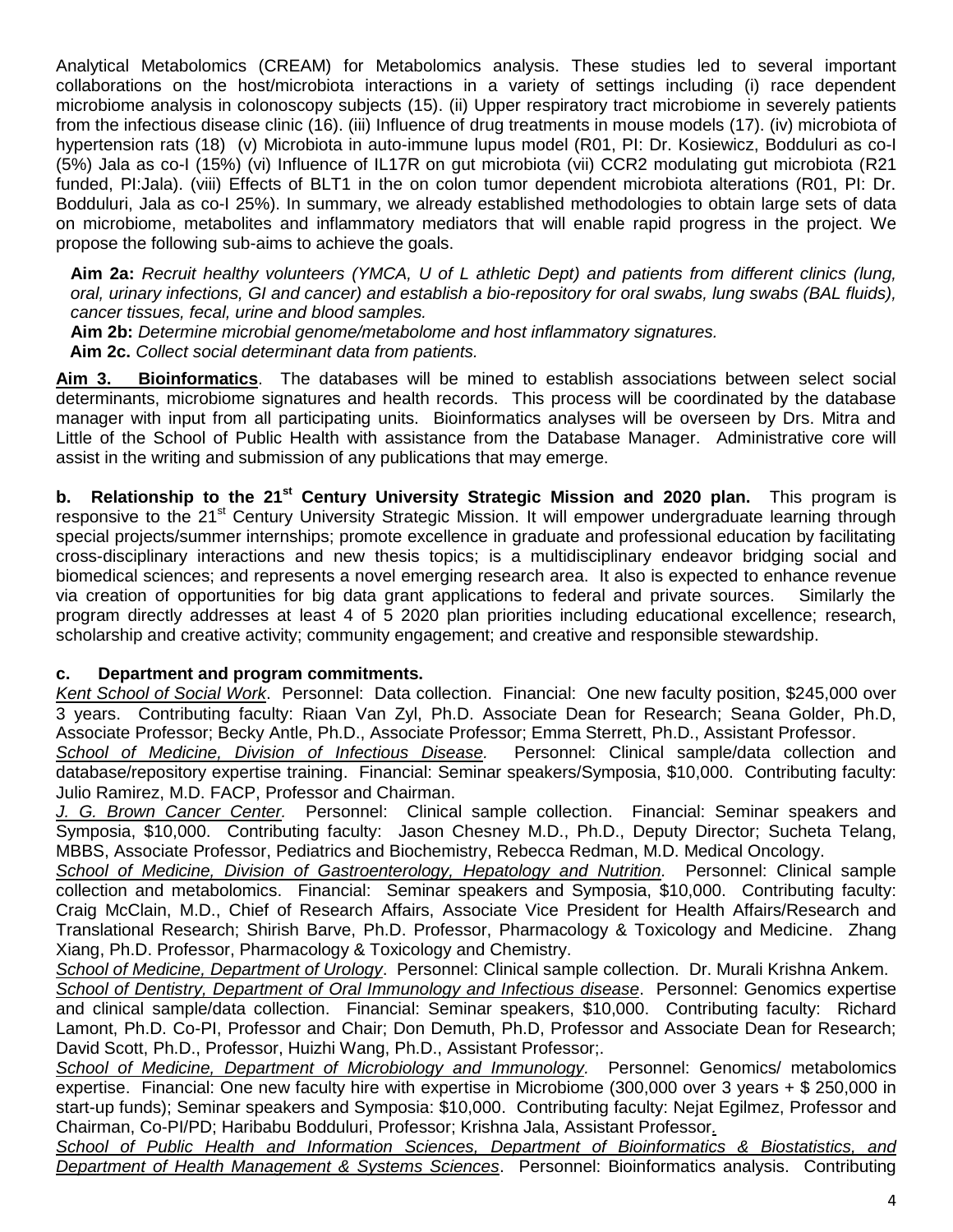faculty: Paul McKinney, Ph.D. Professor and Associate Dean for Research; Karunarathna Kulasekera Ph.D. Professor and Chairman, Bioinformatics & Biostatistics; Riten Mitra, Ph.D., Assistant Professor, Bioinformatics & Biostatistics; Bert Little, Ph.D. Professor, Health Management & Systems Sciences.

## **PROJECT MANAGEMENT, TIMELINE AND EXPECTED BENEFITS**

#### **a. Brief description of project management.**

An overview of the primary elements of the proposed Program is depicted in Figure 2. This outline reflects the three primary aims of this proposal. The role of each of the proposed personnel will be as follows:

1) Administrative Coordinator – The primary role of this individual will be to facilitate and coordinate the University of Louisville Collaborative Research Network. This task will be facilitated by the creation of a Collaborative Research Network Database. University of Louisville investigators will access the database via a secure web interface with user accounts. The database will have the capability to store a network of connections and research interests among institute investigators and will allow for rapid, secure, search and visualization of research collaborations. This will assist in the connection of investigators who have similar interests or allow for connections between researchers who need each other's expertise. The ultimate goal of this



Collaborative Research Network will be to generate new interdisciplinary grant proposals and manuscripts. The Administrative Coordinator will also facilitate Institute meetings and conferences.

- 2) Study Coordinator Proposals initiated by the Collaborative Research Network within the proposed University of Louisville Program in Metagenomics and Health will be characterized as Clinical and Translational Research and will include recruitment of subjects. The Study Coordinator will be in charge of all regulatory elements of the research as well as collection of clinical data, patient follow-up, and laboratory specimens.
- 3) Database Coordinator Patient specimens will be located in various laboratories across the University of Louisville campus. In order to coordinate specimen storage and retrieval, we will create a Virtual Biorepository Database. The clinical data and social data collected from each patient will be stored in a separate, central, secure, clinical database. The Biorepository and Clinical databases will be interfaced through unique identifiers. The development, maintenance, and management of these databases will be the responsibility of the Database Coordinator. The Collaborative Research Network database managed by the Administrative Coordinator will also be developed and maintained by the Database Coordinator. He/She will also assist the faculty in the Departments of Bioinformatics & Biostatistics and Health Management & Systems Sciences with the analysis of the bioinformatics data.

#### **b. Timeline and Key Milestones.**

- 1) Months 1-3: During the initial three months of the project, personnel will be hired.
- 2) Months 3-6: After hiring, new personnel will be trained by members of the Division of Infectious Diseases Clinical and Translational Support Unit (CTRSU, http://ctrsu.org). Members of the CTRSU have extensive experience on clinical trial coordination, database development and maintenance using REDCap, and statistical analysis of clinical and basic science data. The database Coordinator will undergo training by the Bioinformatics faculty in the School of Public Health and Information Sciences.
- 3) Months 4-9: During months four through nine, the Collaborative Research Network Database, Clinical Database, and Virtual Biorepository Databases will be developed and tested.
- 4) Months 6-12: Study Coordinator will begin enrolling patients, collecting clinical data and specimens, and will enter clinical, social, and specimen data into the databases.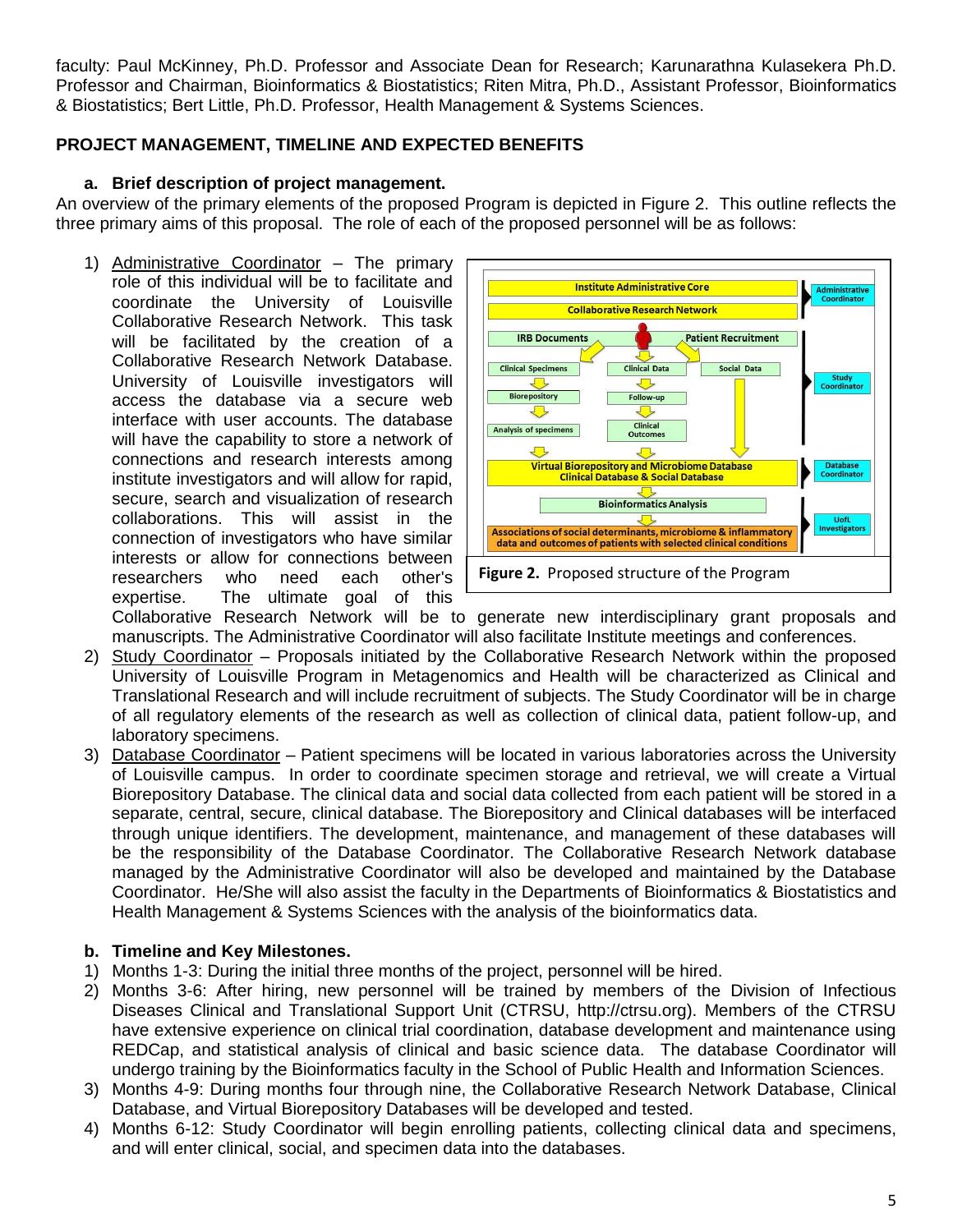- 5) Years 2-3: During the second and third year, patients will continue to be enrolled, data will be analyzed, manuscripts will be developed and submitted for publication, and new grant applications will be developed and submitted.
- **c. Expected Outcomes and Assessment Plan.** The expected primary outcome of this proposal is the creation of federally-funded interdisciplinary research projects in the general area of big data approaches to biomedicine and public health. The Principal Investigators and primary collaborators will have monthly meetings. As part of these monthly meetings, an assessment will be performed to ensure the timeline and milestones are followed as planned or if any corrective actions and interventions are needed.

#### **PROJECT IMPACT ON SOCIETY AND UNIVERSITY'S MISSION**

- a. Enhanced reputation of graduate programs. This project is expected to provide national visibility to multiple graduate programs including those of the Kent School of Public Health, the School of Medicine, the School of Public Health and the School of Dentistry via publication of high impact articles in top tier journals due to the interdisciplinary and complex nature of the project, an endeavor which cannot be carried out by highly-specialized individual units alone. The study has the potential to create a novel niche, which can help raise the national visibility of the University.
- b. Increased research opportunities for graduate and undergraduate students. The broad nature of the project combining social, clinical and biological data with bioinformatics/systems approaches has the potential to create cross-disciplinary thesis projects for PhD candidates in multiple Departments. The wealth of information accumulated in the databases will provide a rich resource for future data-mining opportunities and thesis topics. The heavy emphasis on data collection and bioinformatics will create opportunities for high-achieving undergraduates to utilize this project for research papers as well as for summer internships supported by the University.
- c. Increased research and scholarly productivity. Again, the cross-disciplinary systems approaches favored are expected to provide opportunities to experts in different fields to utilize the databases and the bioinformatics data. Going forward, we expect the Program to draw in researchers from across the University thus increasing overall scholarly productivity both at the undergraduate and graduate level.
- d. Increased competitiveness for grants and philanthropic funding. The integrative and translational nature of the proposal along with its potential impact on health care is consistent with the priorities of the federal funding agencies. In addition, the broad applicability of the potential findings to many diseases is likely to be attractive to diverse private foundations that focus on different pathologies.

## **SUSTAINIBILITY PLAN**

- a. Engrained structure and plan to grow beyond this investment. A major focus of this application is to build a systems approach to health incorporating social and biological factors that affect community health. This strategy will be pursued from the unique perspective of social determinants of host microbiome and its role in health. The project will bring together researchers who are working in diverse fields including social sciences, public health and infectious/inflammatory diseases. The vertical and horizontal integration of social and biological data with big data bioinformatics and the collaboration engendered by the structure of the proposed program will facilitate interdisciplinary publications in higher ranked journals that would be not be possible with the study of single systems. This in turn will provide the preliminary metagenomic data that will drive collaborative cross-disciplinary grant applications that are favored by NIH.
- b. Evidence of national funding program or philanthropic investment availability. The cross-cutting and translational aspects of the proposed studies are also in alignment with the stated goals of the NIH. Many private foundations support the research directions proposed here, including the American Heart Association, the Cystic Fibrosis Foundation and the Gates Foundation. Furthermore, several of the projects will form the basis of a COBRE P20 application on the microbiome in chronic inflammatory diseases that is planned for January 2017. Indeed, the administrative Core that will be put in place through this proposal will also serve in the same capacity for P20 application and will also provide support for a T32 training grant in inflammation planned for September 2016.